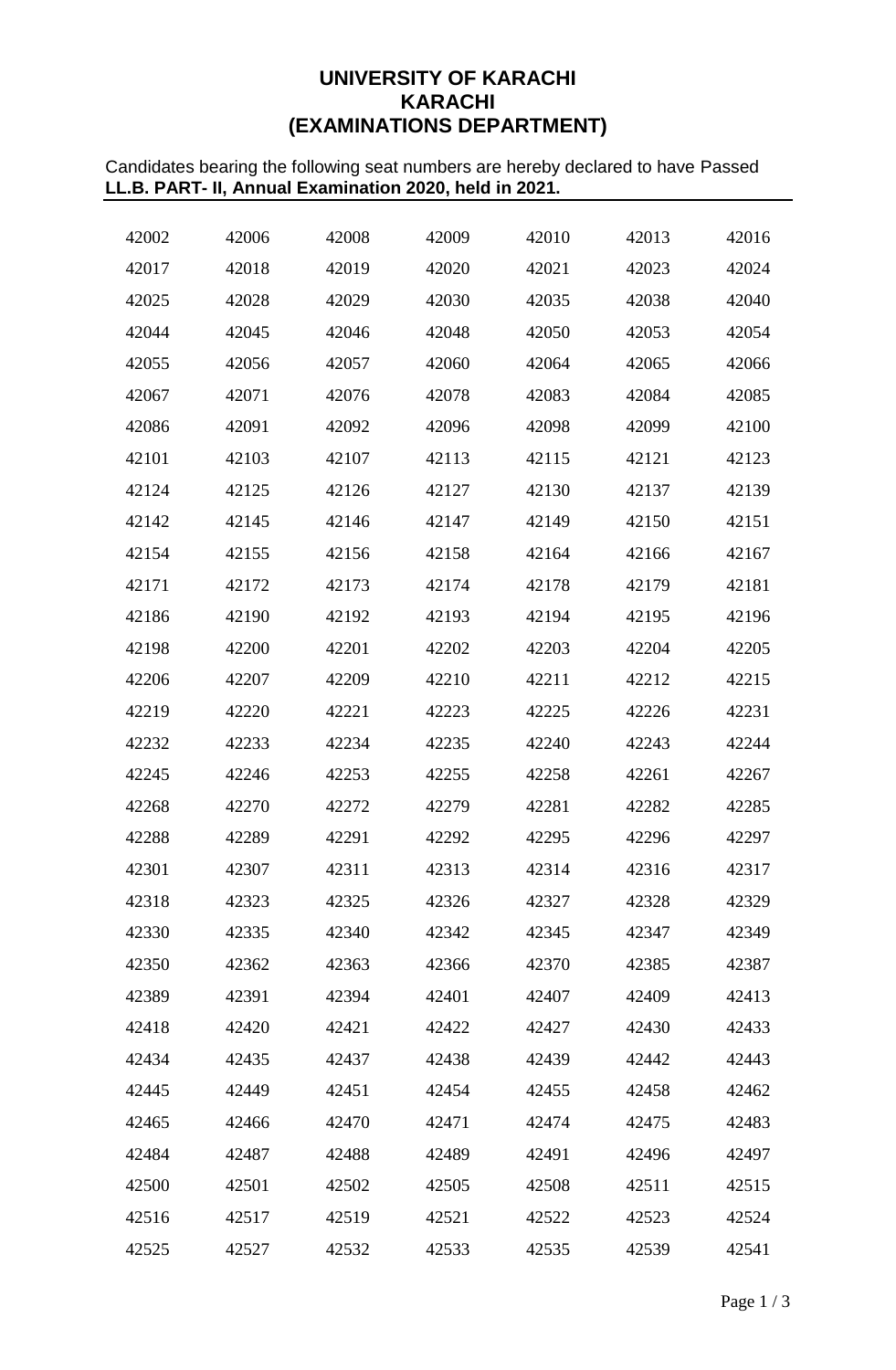| 42543 | 42544                      | 42545 | 42552 | 42553 | 42555 | 42556 |
|-------|----------------------------|-------|-------|-------|-------|-------|
| 42559 | 42561                      | 42562 | 42563 | 42566 | 42570 | 42572 |
| 42573 | 42576                      | 42577 | 42578 | 42579 | 42582 | 42584 |
| 42588 | 42589                      | 42590 | 42593 | 42597 | 42598 | 42600 |
| 42601 | 42602                      | 42605 | 42606 | 42608 | 42611 | 42612 |
| 42613 | 42615                      | 42616 | 42617 | 42619 | 42628 | 42631 |
| 42635 | 42636                      | 42641 | 42643 | 42645 | 42646 | 42652 |
| 42654 | 42655                      | 42656 | 42657 | 42660 | 42662 | 42664 |
| 42665 | 42666                      | 42667 | 42668 | 42671 | 42674 | 42678 |
| 42679 | 42681                      | 42682 | 42683 | 42686 | 42690 | 42693 |
| 42695 | 42697                      | 42699 | 42702 | 42703 | 42704 | 42705 |
| 42706 | 42707                      | 42709 | 42710 | 42713 | 42715 | 42716 |
| 42719 | 42721                      | 42723 | 42726 | 42729 | 42730 | 42735 |
| 42736 | 42740                      | 42741 | 42742 | 42744 | 42745 | 42749 |
| 42750 | 42751                      | 42755 | 42756 | 42760 | 42762 | 42768 |
| 42776 | 42781                      | 42783 | 42785 | 42787 | 42788 | 42794 |
| 42795 | 42796                      | 42798 | 42800 | 42801 | 42805 | 42808 |
| 42811 | 42812                      | 42818 | 42822 | 42824 | 42826 | 42827 |
| 42828 | 42830                      | 42831 | 42839 | 42840 | 42844 | 42846 |
| 42847 | 42852                      | 42855 | 42857 | 42860 | 42862 | 42864 |
| 42865 | 42867                      | 42869 | 42871 | 42872 | 42876 | 42877 |
| 42887 | 42893                      | 42894 | 42896 | 42904 | 42905 | 42906 |
| 42908 | 42910                      | 42911 | 42912 | 42913 | 42914 | 42921 |
| 42927 | 42932                      | 42935 | 42938 | 42939 | 42942 | 42948 |
| 42949 | 42952                      | 42954 | 42955 | 42956 | 42957 |       |
|       | <b>CLEAR PART-II ONLY:</b> |       |       |       |       |       |
| 42104 | 42135                      | 42176 | 42197 | 42324 | 42332 | 42658 |
| 42676 | 42779                      | 42786 | 42790 | 42833 | 42834 | 42879 |
| 42931 | 42947                      |       |       |       |       |       |

| <b>STATISTICS OF THE RESULT</b>                                                                 |       |       |       |       |         |       |  |  |  |
|-------------------------------------------------------------------------------------------------|-------|-------|-------|-------|---------|-------|--|--|--|
| <b>REGISTERED</b><br><b>PASSES</b><br><b>APPEARED</b><br><b>FAILS</b><br><b>PASS PERCENTAGE</b> |       |       |       |       |         |       |  |  |  |
| 957                                                                                             | 937   |       | 412   | 525   | 43.97 % |       |  |  |  |
| WITH HELD SEAT NOS FOR:<br><b>FOR ENROLMENT:</b>                                                |       |       |       |       |         |       |  |  |  |
| 42758                                                                                           | 42835 | 42836 | 42837 | 42841 | 42868   | 42883 |  |  |  |
| 42888                                                                                           | 42890 | 42899 | 42909 | 42915 | 42916   | 42917 |  |  |  |
| 42918                                                                                           | 42919 | 42920 | 42922 | 42923 | 42924   | 42925 |  |  |  |